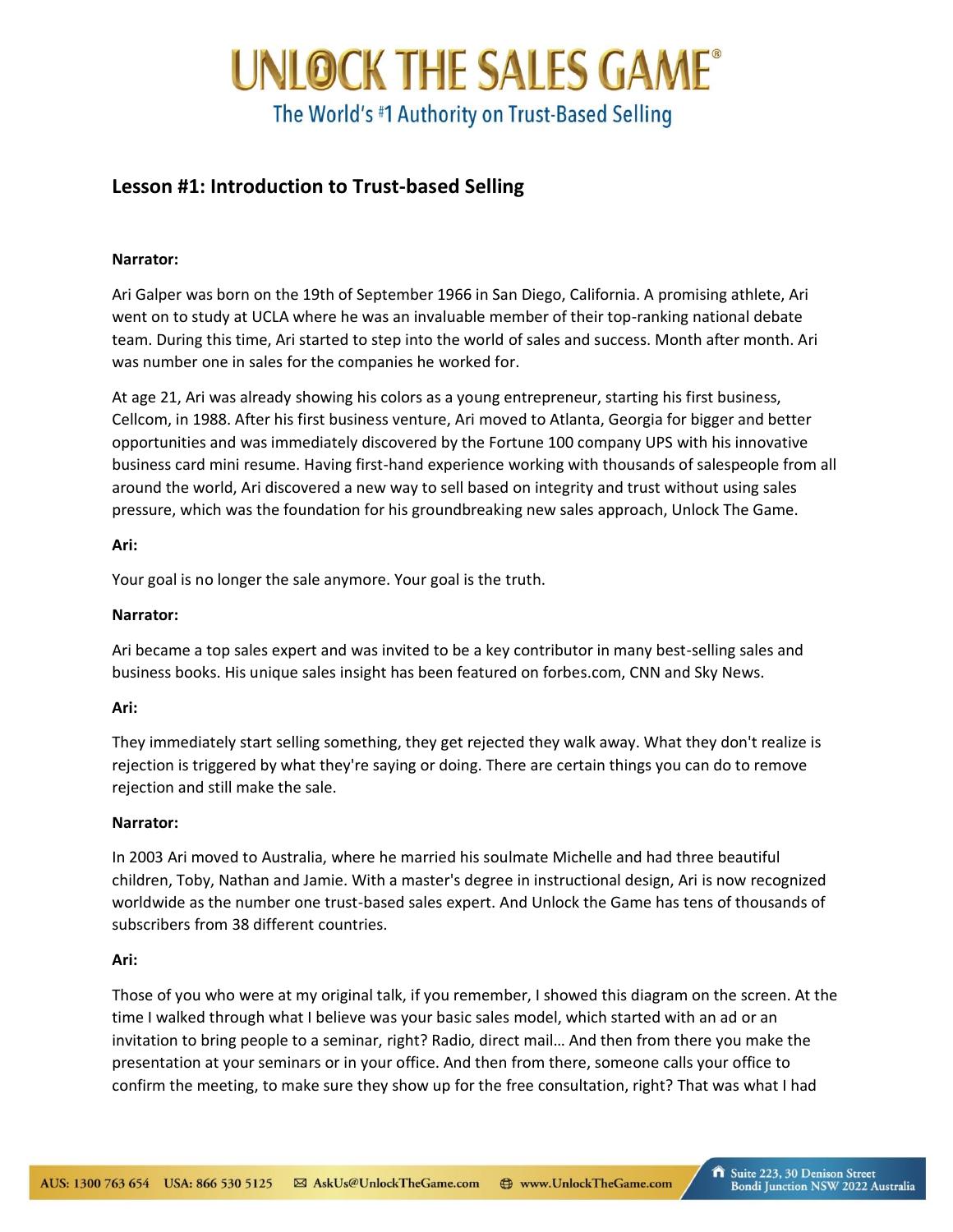before. And then they meet at your office, hopefully the meeting goes well, right? And then hopefully, it closes. And if not, you end up following up to get the rest at the end, a lot of follow through.

That was that was the original model I showed you guys back in Pittsburgh. And of course, the concept was if you insert trust, inside every step of this process, the wheels have to move a lot faster. You get a breakthrough all the way around your models when you begin to identify where you're missing trust along the way. So after my tour, being under the hood of these four or five practices every single day, I discovered within your model, that there is a massive opportunity that's being missed right now. And it falls between these two steps here, which is from the time the first inbound call comes. I think most of you go to a call center now, right? There's an opportunity, a massive opportunity, if you can actually create trust early on in your model, a tremendous amount of authentic trust before they actually come to your seminar.

Because what's happening now for a lot of you folks is your most of the emphasis occurs at the events when you're trying to sell and close along the way. But if we can rearrange the model a bit and insert a trust-based practice early on, using your shock and awe, using a conversation, using our trust-based languaging with your staff and yourself, they'll come to your presentations already pre sold on you and your staff.

To begin, let's talk about the truth. Let's talk about five, I think I had four in the book, let's talk about five barriers, I came up with one last night. About five hidden barriers that are happening all the time. Five hidden barriers stopping you from turning your business into a sales machine. Okay? Let's start with number one. Sales barrier number one. My guess is "You don't want to be connected to this negative salesperson" stereotype, right? None of us do. We don't want to have that impression attached to us.

So what do we do? Over here is where a lot of you are right now. Over here, you're playing a role, you're being a salesperson. You're changing who you are, the words your say, the way you come across, even though you're probably easygoing and relaxed with people. Your clients will push back away from you. So a lot of you on this side of the fence over there.

What needs to happen is to bring you over here to becoming your natural self again, that's detached from that salesperson stereotype, to free yourself for finding your true sales potential. Make sense so far? Let's try some more deep stuff here to open you up a bit.

Number two, my guess is "You don't want experience rejection, right?" Nobody wants to experience that feeling of getting the no. So what do we do? What happens is we resist selling, we just outsource it, we don't do it anymore. Instead, I figure out a way to actually eliminate rejection forever. But I'll say this again, I have the only method in the world to remove rejection from the process forever. And it's based on triggers, three triggers that you're actually doing without even knowing it, causing other people to actually push back on you. Would you like me to tell you what those are today? Those triggers, if you knew what those were, imagine the power to remove that fear from your mind, to have that control, to have that posture to have a dialogue without having that happen to you. And I promise you, I will give you that today. Okay? Beautiful.

Number three. My guess is also "You don't want to have to defend yourself." You don't have to answer, "Why should I go with you" and defend your product because you know what happens? There are lot of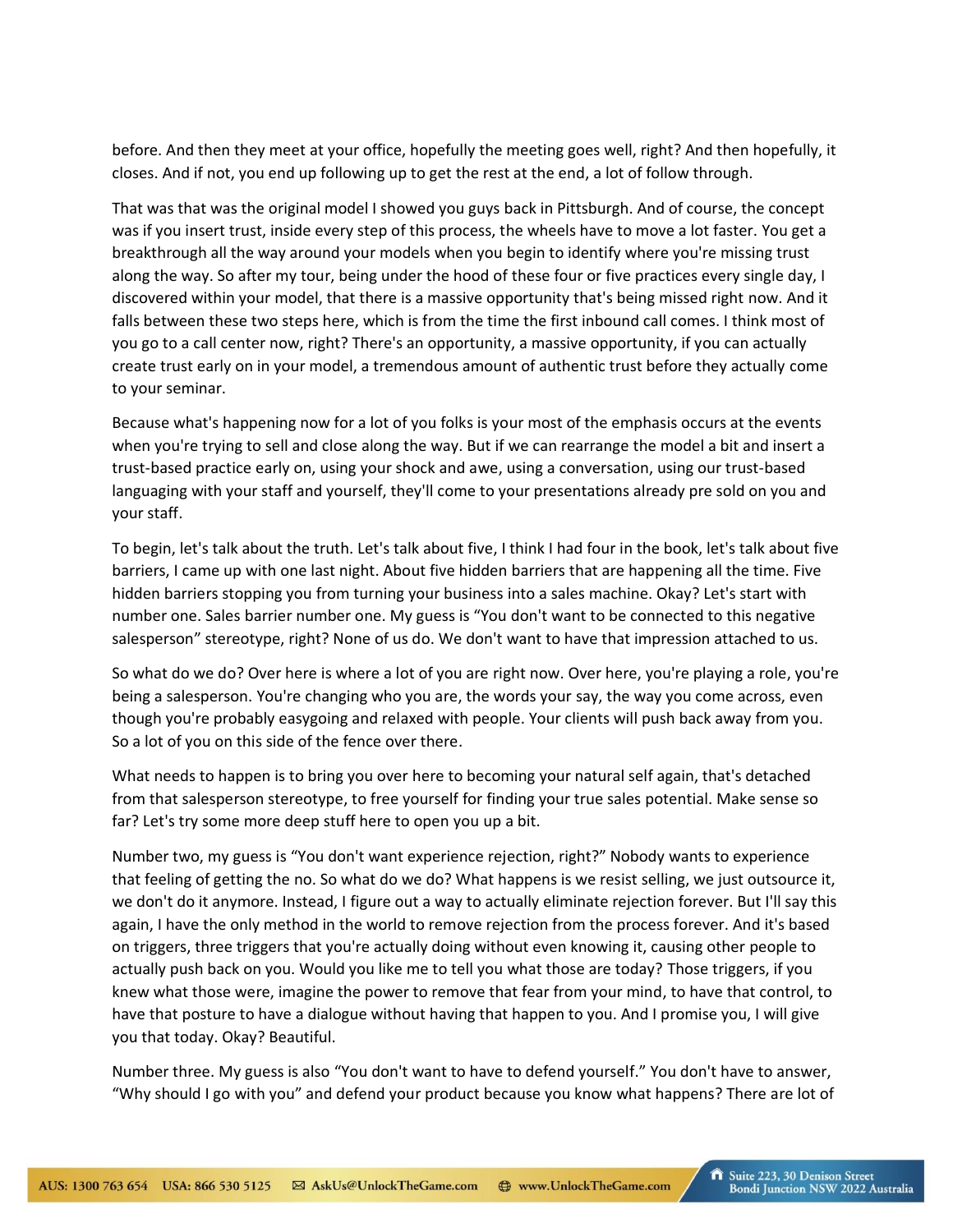you right now, while you're over here, you're in fight or flight mode, right? Someone says, "Why should I go with you" and what do you start to do? You start to defend, you fight. If you don't fight, what happens instead is that you pull back, you fly. That's the problem now, we're so extreme that we either push hard or we do nothing at all and lose all that money in between.

So the goal is to move you over here. Get you centered like a rock. How does that sound? To be essential in yourself, to not have the fight or the flight but to respond in a natural way to allow the truth to emerge. How's that sound?

One of you asked John a question earlier about languaging, right? What languaging do you discuss with your people in real estate? Well, we'll be discussing today a whole bunch of conversations around trustbased languaging that I've invented over the last 10 years. It will blow you away. It's probably what you were looking for when you came here. You're looking for ways to communicate the brand to clients and without having to push, right? Does that sound good so far? I'm layering in the process here. Okay?

Number four. "You don't want to have to chase people." Who in this room has a pipeline they're chasing? Who in this room have potential customers you've called, you've emailed, left voicemail and they have not called you back? Oh, a few people, okay, probably more than one a minute. That's called chasing people. You know what it's really called? it's called chasing ghosts. And many in this room right now in your business are chasing what I call ghosts. People who raised their hand showed interest and you're now chasing the process and you're following up, right? But there's nothing happening.

What needs to happen first of all is that we get rid of these ghosts all together. We need to figure out a way, a methodology, a system to be able to actually identify who is a fit, whether your customer fits, who fits so you can make a sale happen without pressure. I heard the story from Venus at break, you have to hear the story, she purchased some of my materials and used that and had success. If you want to share the story later on, but I'll keep going right now.

Last one, I put it in last night, which is happening all around me right now, is that me and you, "We have become really good at broadcasting, not connecting," right? We're getting good at being behind our computers. …Facebook and Twitter and email. "Oh yeah, I'm gonna broadcast to my list. I'm broadcasting." It's become so much easier, and we've lost the ability to actually connect with people.

What happens is, we're detached from human beings, aren't we? More and more every day with technology. That detachment pulls all of us away from the ability to capture people at a level where they trust you, where they want to work with you. What needs to happen is, we need to move all of you over here to where you can start listening again, connecting again, understanding the truth. Does that make sense to you so far?

I'm gonna work on your current mindset. I'm gonna deal with some of your myths in your mind, clean that out a bit, then layer in the new ideas. Sound good? Okay? Perfect. Here we go.

Sales myth number one. Can you tell me if this sounds familiar to you or that you would recognize this one? "Sales is a numbers game." Where did that come from? Anybody know? That idea? Came from a salesperson making a phone call getting rejected, and their boss said what? "Make another one. Just keep calling." It's all about how good you are and making those calls, right? Because that's what it's all about, how good you are burning through leads to get the best opportunity. Well, let us tell you right